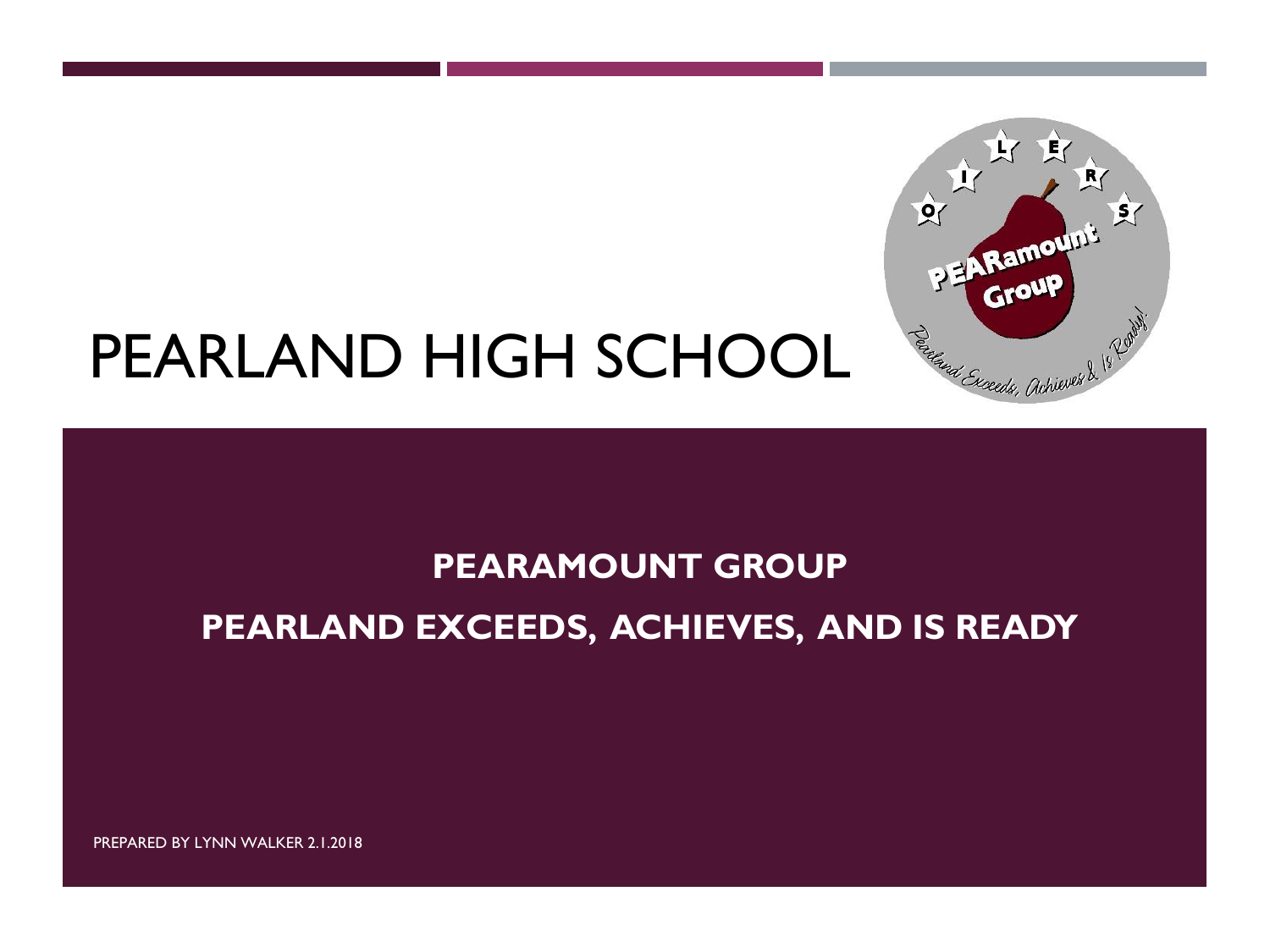### RATIONALE FOR NMSQT PSAT/SAT FOCUS



# Increasing the Number of Students Qualifying for

## National Merit Scholars at PHS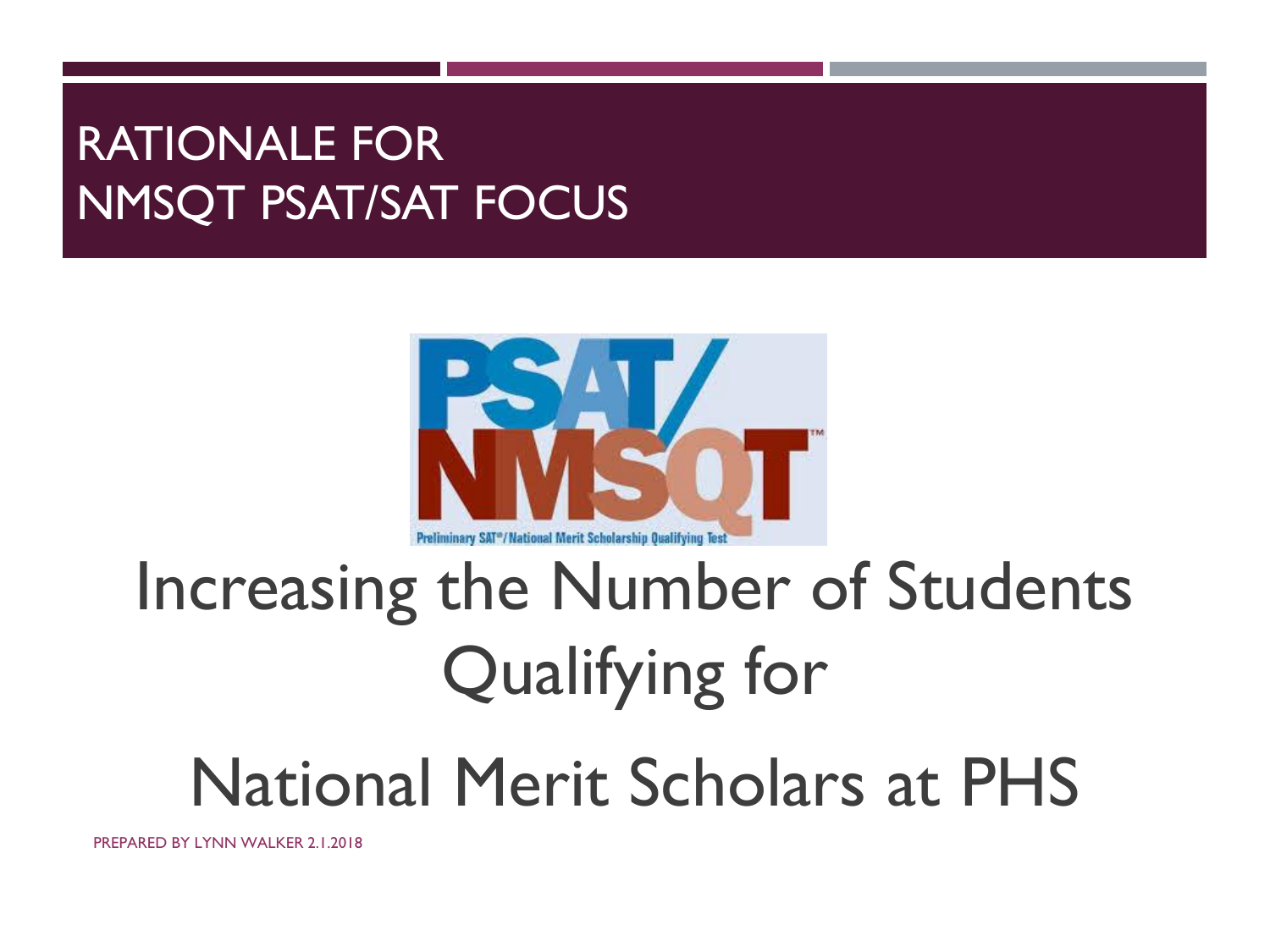#### **NATIONAL MERIT SCHOLARSHIP CORPORATION MISSION STATEMENT**

- The mission of National Merit Scholarship Corporation (NMSC) is to recognize and honor the academically talented students of the United States. NMSC accomplishes its mission by conducting nationwide academic scholarship programs. The enduring goals of NMSC's scholarship programs are:
	- \* To promote a wider and deeper respect for learning in general and for exceptionally talented individuals in particular
	- \* To shine a spotlight on brilliant students and encourage the pursuit of academic excellence at all levels of education
	- $\cdot$  To stimulate increased support from organizations that wish to sponsor scholarships for outstanding scholastic talent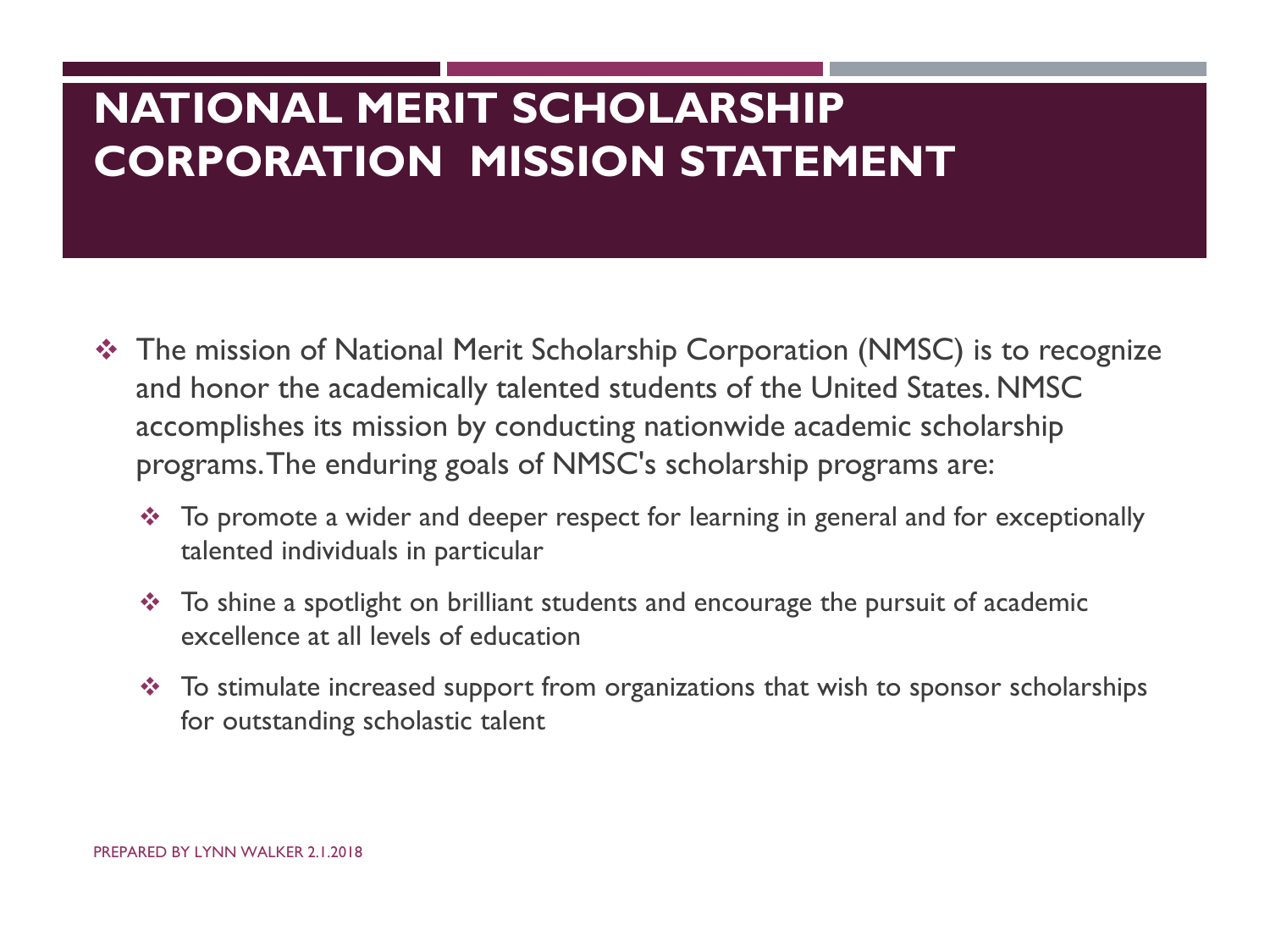#### NATIONAL MERIT COMMENDED POOL

In late September, more than **two-thirds, approximately 50,000 high scorers on the [PSAT/NMSQT](https://www.nationalmerit.org/s/1758/start.aspx?gid=2&pgid=61)® receive Letters of Commendation** in recognition of their outstanding academic promise. Commended Students are named on the **basis of a nationally applied Selection Index score that may vary from year to year** and is typically below the level required for participants to be named Semifinalists in their respective states. Although Commended Students do not continue in the competition for National Merit® Scholarships, some of these students do become candidates for Special Scholarships sponsored by corporations and businesses.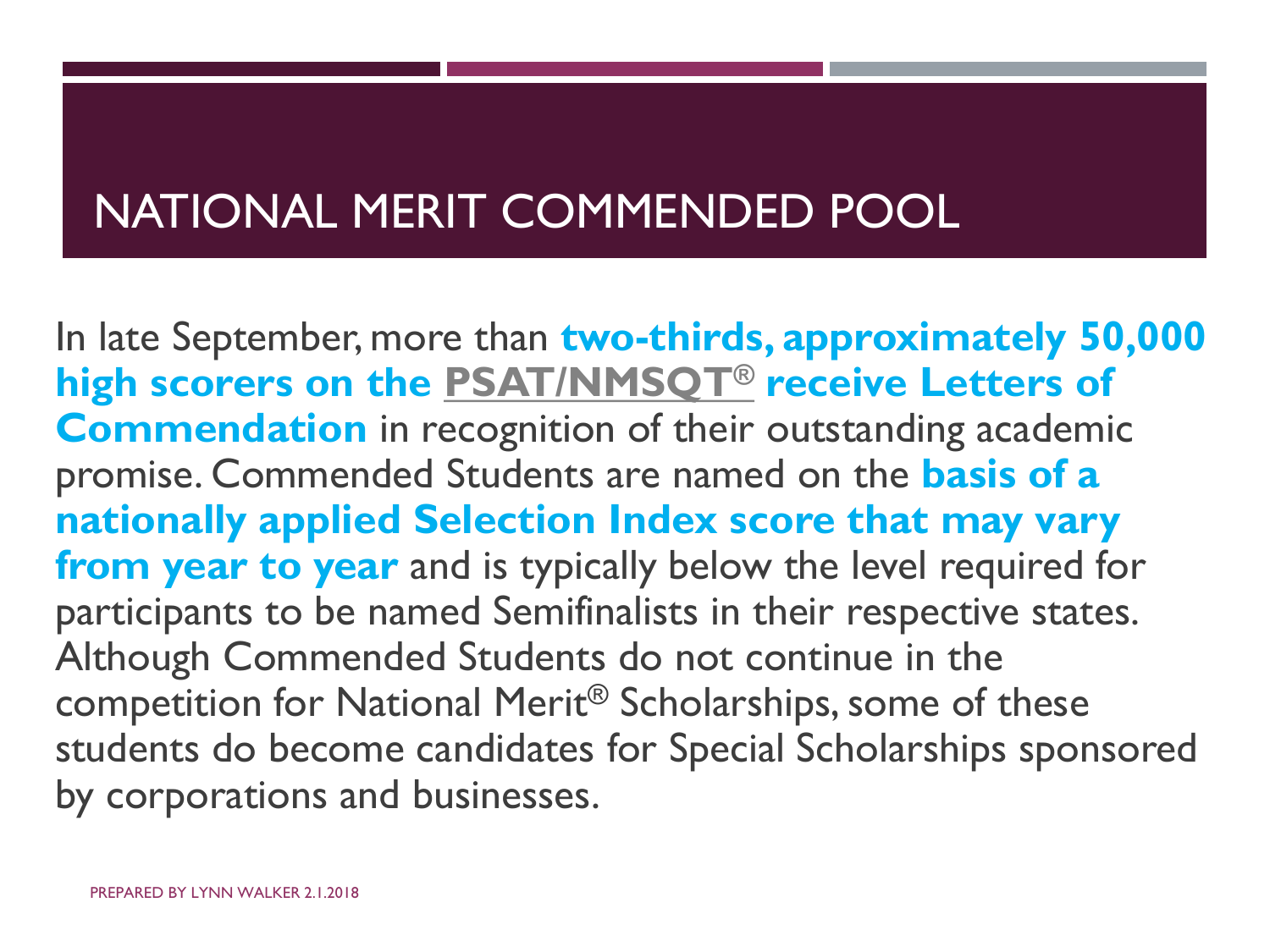#### NATIONAL MERIT SEMI-FINALISTS

In **early September, about 16,000 students, or approximately onethird of the 50,000 high scorers, are notified that they have qualified as Semifinalists**. To ensure that academically talented young people from all parts of the United States are included in this talent pool, **Semifinalists are designated on a state representational basis**. They are the highest scoring entrants in **each state**. NMSC provides scholarship application materials to Semifinalists through their high schools. To be considered for a National Merit® Scholarship, Semifinalists must advance to Finalist standing in the competition by meeting high academic standards and all other requirements explained in the information provided to each Semifinalist. Click [here](http://www.nationalmerit.org/Merit_R&I_Leaflet.pdf) to learn about requirements for becoming a Finalist in the 2014 National Merit Scholarship Program.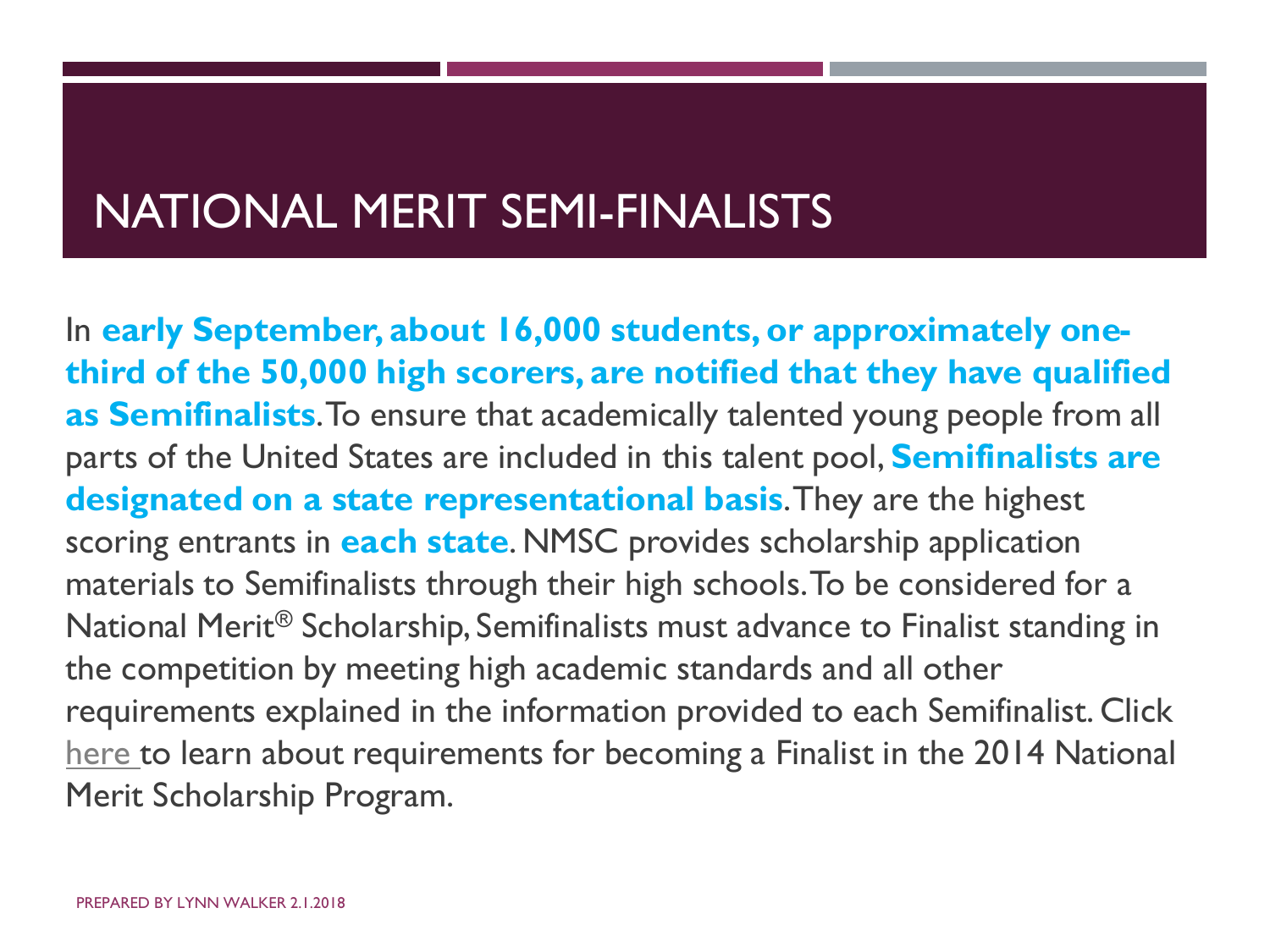#### NATIONAL MERIT FINALIST

In **February, some 15,000 Semifinalists are notified by mail at their home addresses that they have advanced to Finalist standing**. High school principals are notified and provided with a certificate to present to each Finalist.

**All winners of Merit Scholarship® awards (Merit Scholar® designees) are chosen from the Finalist group, based on their abilities, skills, and accomplishments–without regard to gender, race, ethnic origin, or religious preference.** A variety of information is available for NMSC selectors to evaluate: the Finalist's academic record, information about the school's curricula and grading system, two sets of test scores, the high school official's written recommendation, information about the student's activities and leadership, and the Finalist's own essay.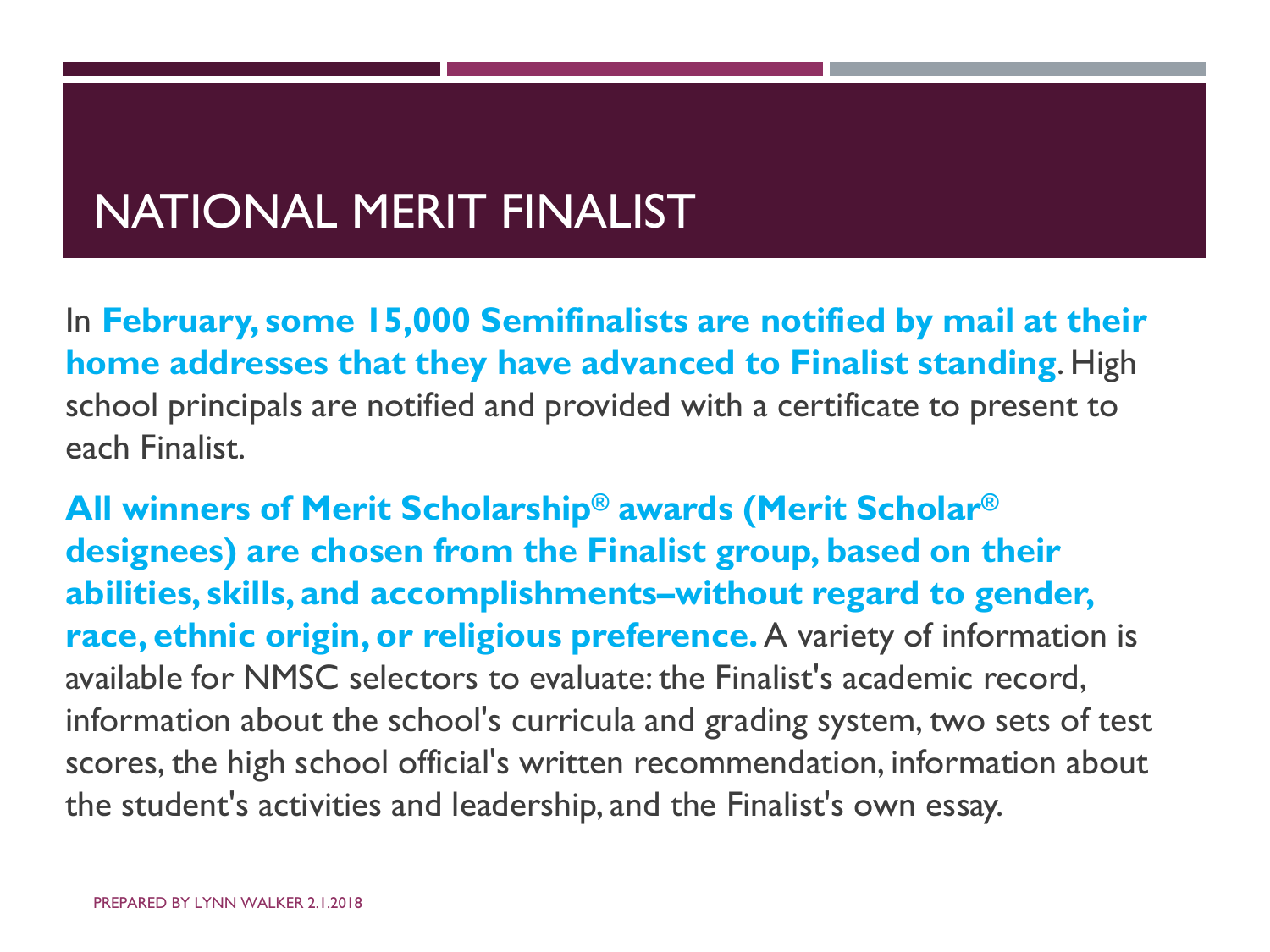### NATIONAL MERIT WINNER

**All winners of Merit Scholarship® awards (Merit Scholar® designees) are chosen from the Finalist group based on their abilities, skills, and accomplishments without regard to gender, race, ethnic origin, or religious preference**.

#### **NMSC selectors to evaluate**:

- Finalist's academic record, information about the school's curricula and grading system
- Two sets of test scores
- The high school official's written recommendation
- $\blacksquare$  Information about the student's activities and leadership
- **Finalist's own essay**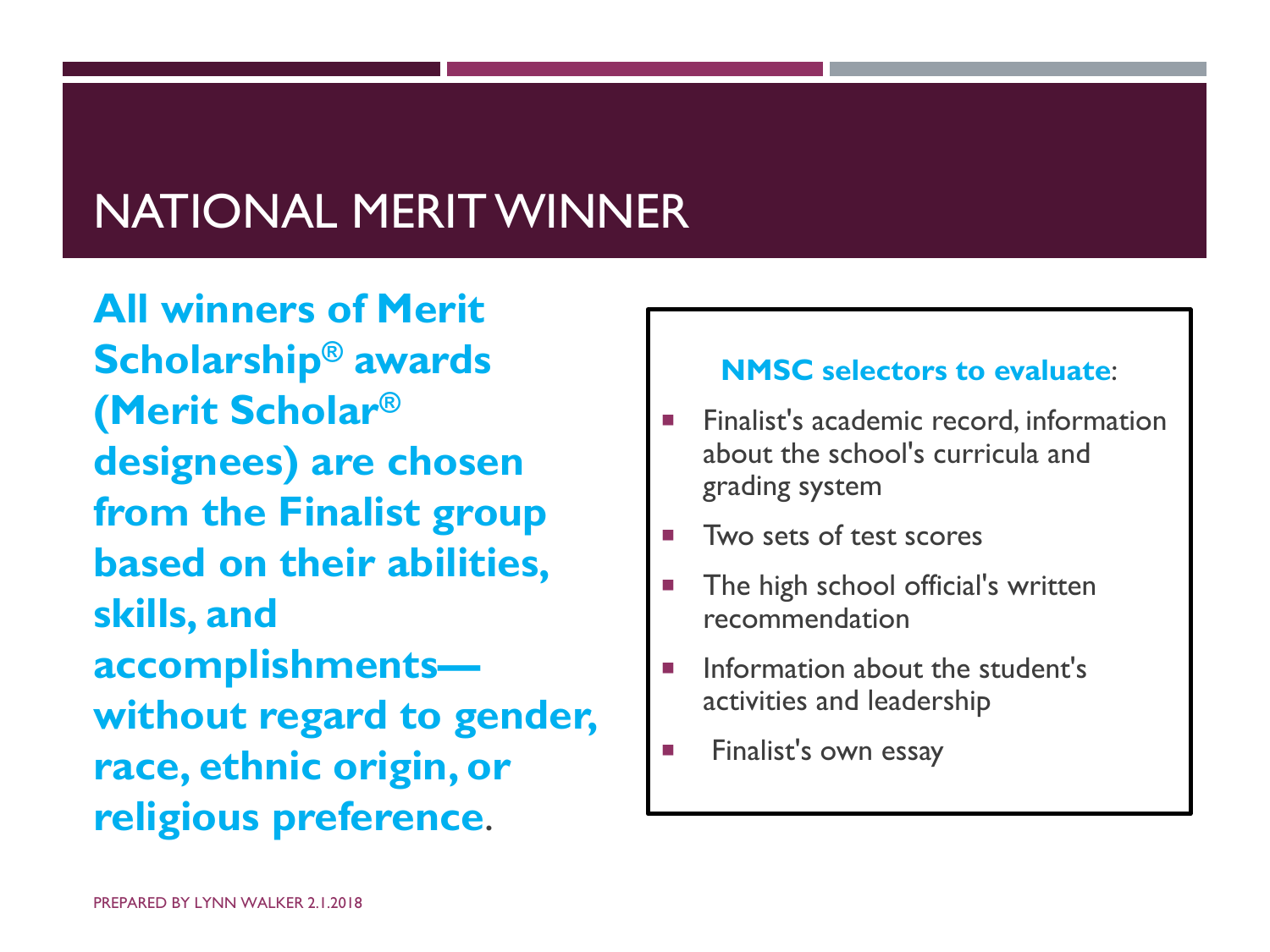#### TYPES OF NATIONAL MERIT SCHOLARSHIPS

**☆ National Merit<sup>®</sup> \$2500 Scholarships** 

Corporate-sponsored Merit Scholarship awards

College-sponsored Merit Scholarship awards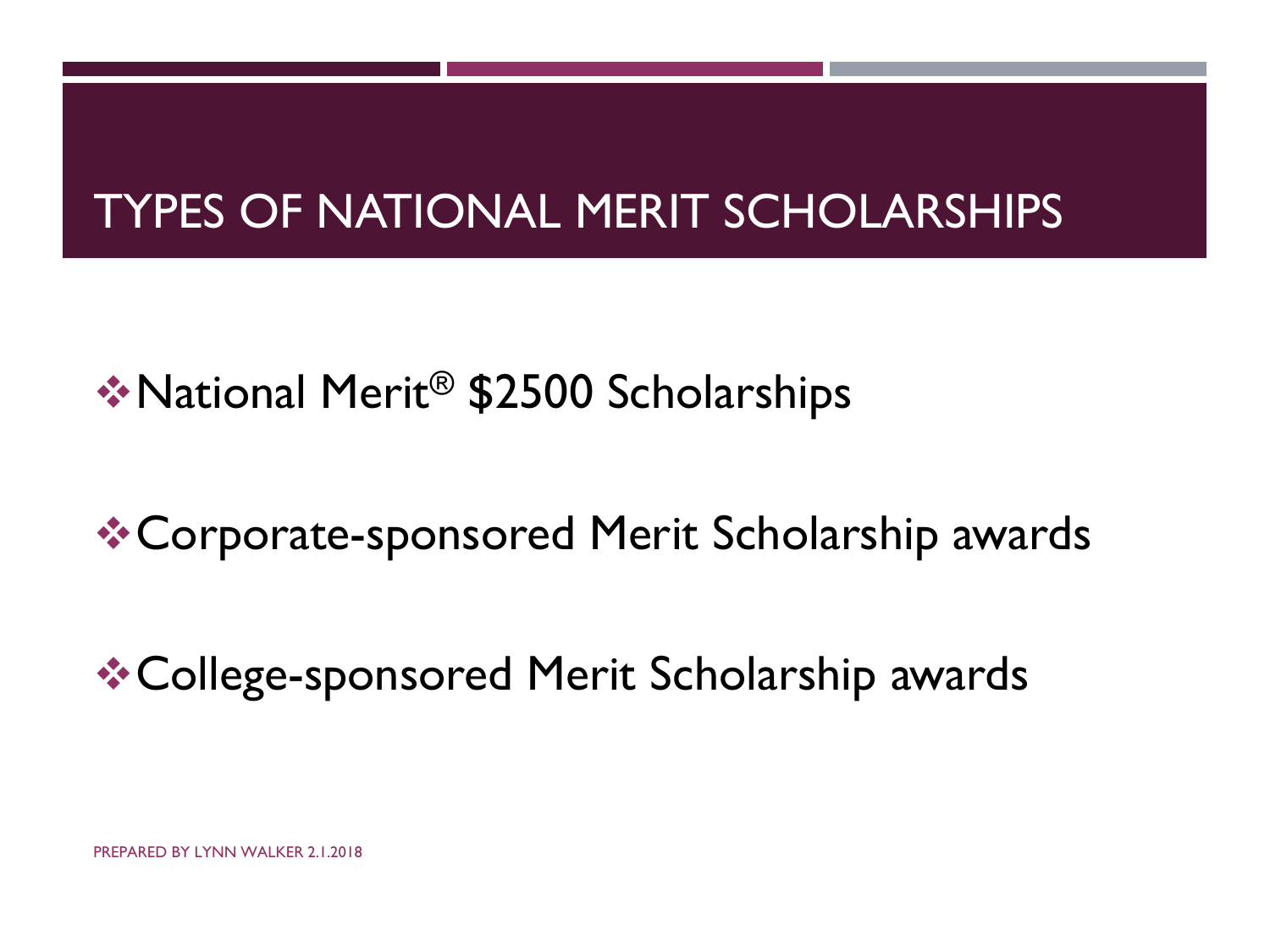#### PHS NMSQT HISTORY

| Year        | <b>NM</b><br><b>Commend</b><br>ed Pool | <b>NM</b><br><b>Semifinal</b><br>ists | <b>NM</b><br><b>Finalists</b> | <b>NM</b><br><b>Winner</b> | <b>National</b><br><b>Hispanic</b><br><b>Scholars</b> | <b>National</b><br><b>Achievement</b><br><b>Scholars</b> |
|-------------|----------------------------------------|---------------------------------------|-------------------------------|----------------------------|-------------------------------------------------------|----------------------------------------------------------|
| $2017 - 18$ | 3                                      | $\overline{2}$                        | 0                             | $\bf{0}$                   | $\overline{3}$                                        |                                                          |
| 2016-17     |                                        |                                       | $\bf{0}$                      | $\mathbf{0}$               | $\overline{4}$                                        | 0                                                        |
| $2015 - 16$ | 8                                      |                                       |                               |                            | 9                                                     | 0                                                        |
| $2014 - 15$ | 3                                      | $\mathcal{P}$                         | $\overline{2}$                |                            |                                                       |                                                          |
| $2013 - 14$ | 6                                      |                                       |                               |                            | 5                                                     |                                                          |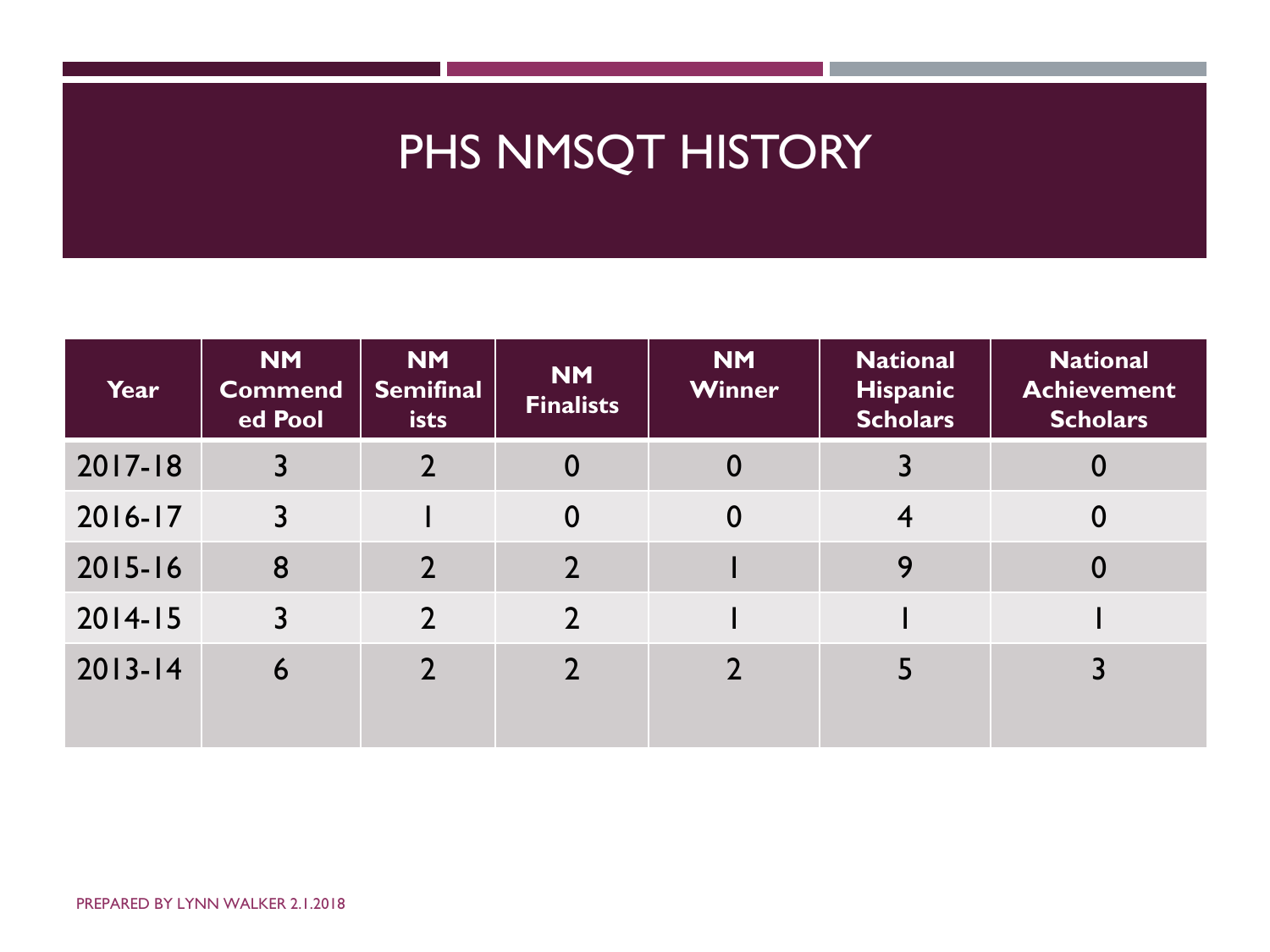#### PHS MODEL: PEARAMOUNT GROUP

#### **Current Status:**

- ❖ All PHS students were selected for the PEARamount Group based on their October 2017 PSAT Score
- ❖ 2/3's Verbal and 1/3 Math
	- ☆ (73)10<sup>th</sup> Grade Selection Index Score 226-172 ❖ (49) 9<sup>th</sup> Grade – Selection Index Score 207-171 ❖ (25) 8<sup>th</sup> Grade – Duke Tip SAT Score

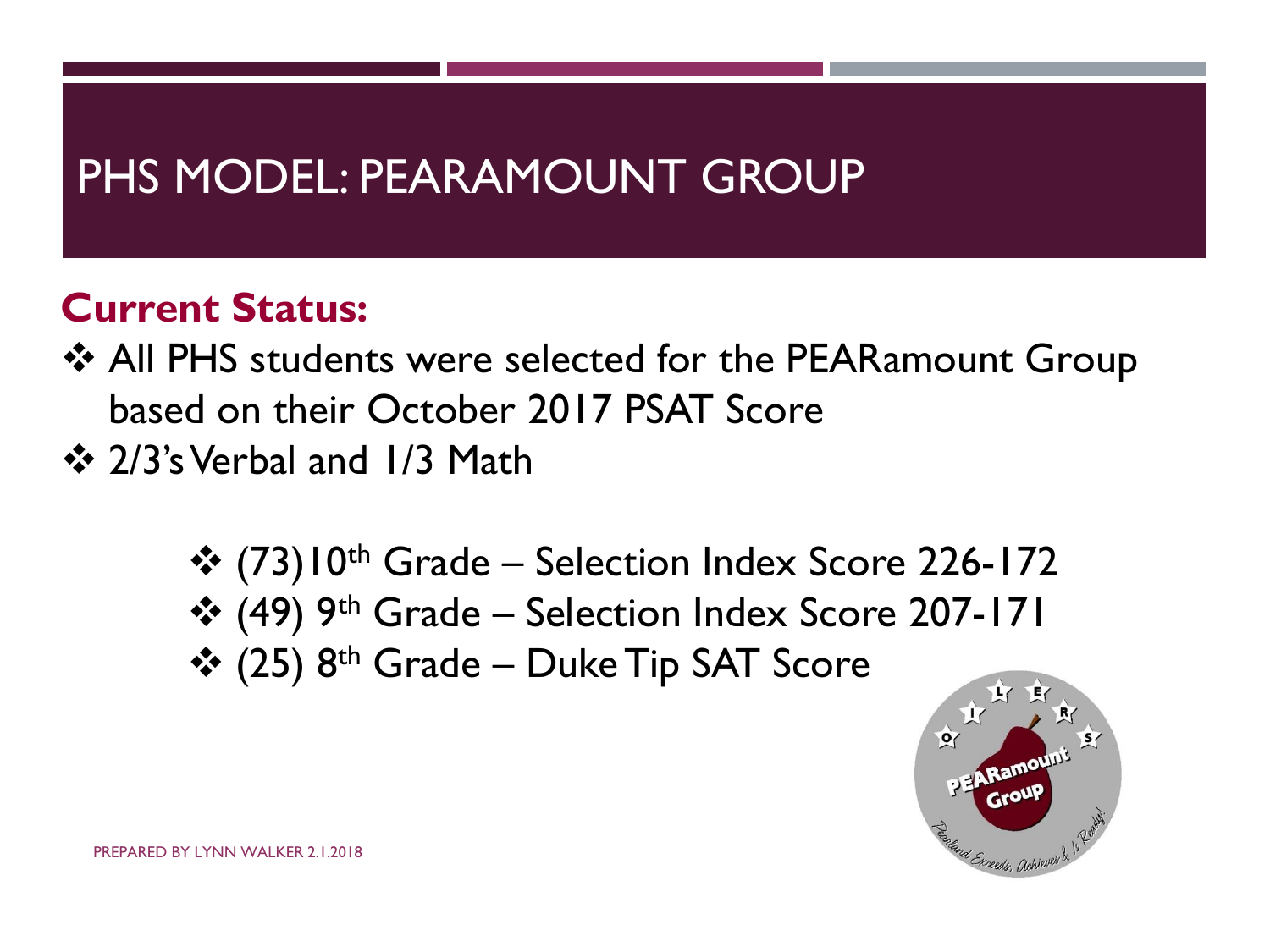#### PHS MODEL

- $\cdot$  Cluster the PEARamount Group in common homerooms will stay with this homeroom through Senior Year.
	- (3)  $11^{th}$  grade homerooms
	- $\div$  (2) 10<sup>th</sup> grade homerooms
	- $\div$  (1) 9<sup>th</sup> grade homeroom
- \* Failure to attend the scheduled Oiler Hour Tutoring (11<sup>th</sup> Grade) for the PEARamount Group may be removed from the PEARamount Group Program (9<sup>th</sup> & 10<sup>th</sup> Grades Optional)
- \* Provide deliberate and intensive test preparation for PSAT to the PEARamount Group during Scheduled Oiler Hour tutoring, lunch provided
- \* Strongly recommend that PEARamount Group students take the SAT prep class
	- $\div$  Continue awarding elevated GPA for SAT class = 5.0
	- GPA Waiver available on Pass/Fail basis
- ❖ Coach students for correct coding on the answer document
- ◆ Assist students with completing the National Merit packet. This focused assistance would be provided by the counselor, assistant principal, homeroom teachers, and SAT/PSAT Advisors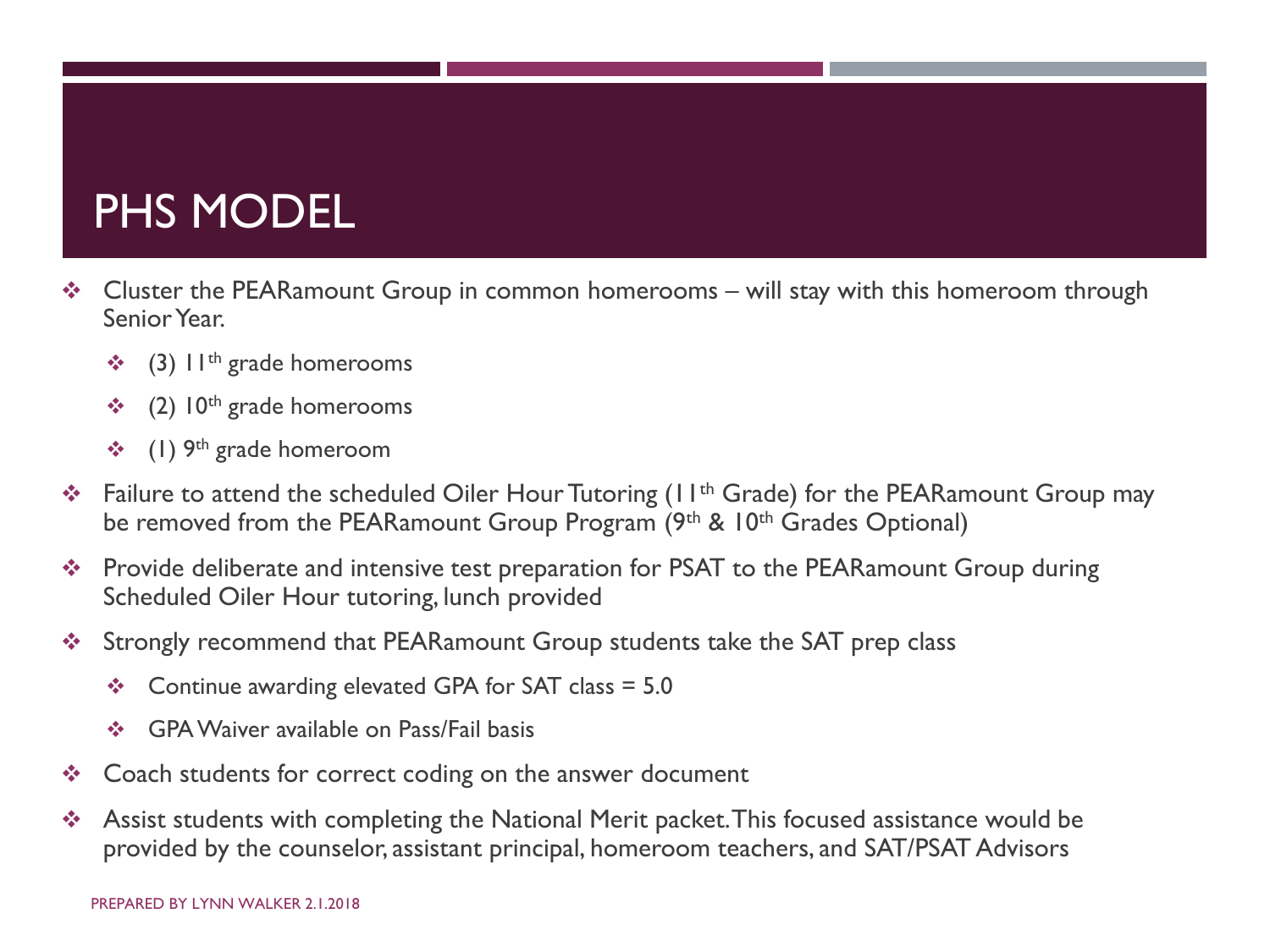### WHAT DOES THIS MEAN TO YOU?

- **Example 2 Findom Fernian verontal consideration to college/university admission**
- $\cdot$  Increased scholarship opportunities, up to a "full ride"
- ❖ Increased admission to college/major program
- ❖ Improved performance on the PSAT correlates to improved performance on the SAT/ACT/AP exams
- "Bragging Rights"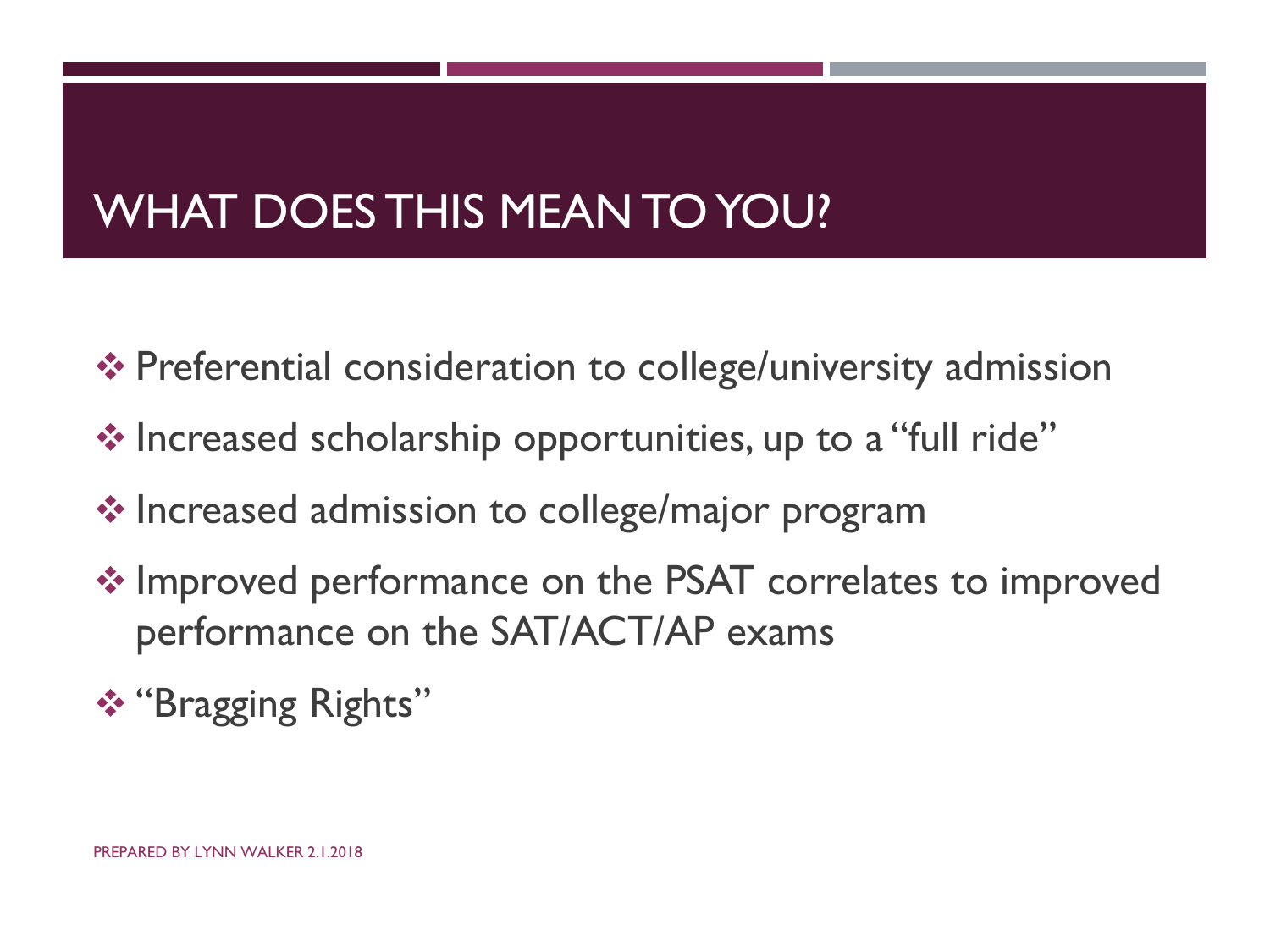### REQUIREMENTS FOR PARTICIPATION ON THE PEARAMOUNT GROUP

 Attend scheduled PSAT practice sessions during Oiler Hour (11:40-12:40) **Lunch provided**

**Every Tuesday and Thursday – will cover math and verbal skills each week** 

- Session 1: September 4, 2018 & September 6, 2018
- Session 2: September 11, 2018 & September 13, 2018
- Session 3: September 18, 2018 & September 20, 2018
- Session 4: September 25, 2018 & September 27, 2018
- Session 5: October 2, 2018 & October 4, 2018
- Session 6: October 9, 2018 –This is the Pre-Administration Session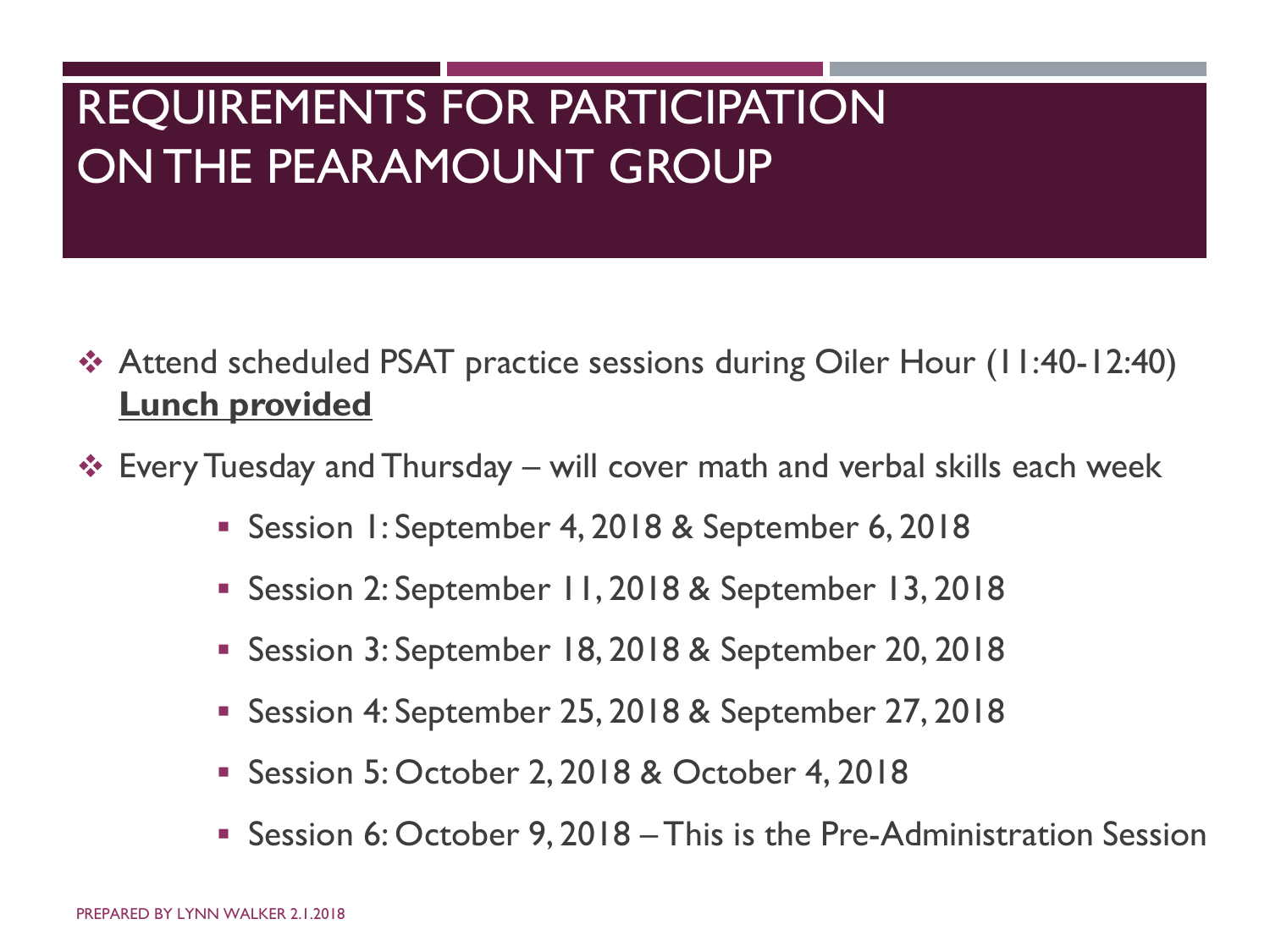#### PEARAMOUNT SUMMER PREP (OPTIONAL)

- ❖ | oin Remind 101 PEARamount
	- Class of 2020 Code: @peara
	- Class of 2021 Code: @pearamo
	- Class of 2022 Code: @pearamoun
- **❖** Verbal: [Vocabulary.com](https://www.vocabulary.com/)
- **Example 2 Servers 20 Years APP:** Daily Practice New SAT
- Math: Request to join Quizlet class "PEARamount"
- $\bullet$  Textbook/Materials Used in the Oiler Review:
	- *The Official SAT Study Guide* (Blue Book)
	- *Point Boosters*
	- **Teacher made resources**

*\*\*\*Content will be covered during Oiler Hour Tutoring, but highly recommend you review in advance during the Summer. OH tutoring will be fast paced.*